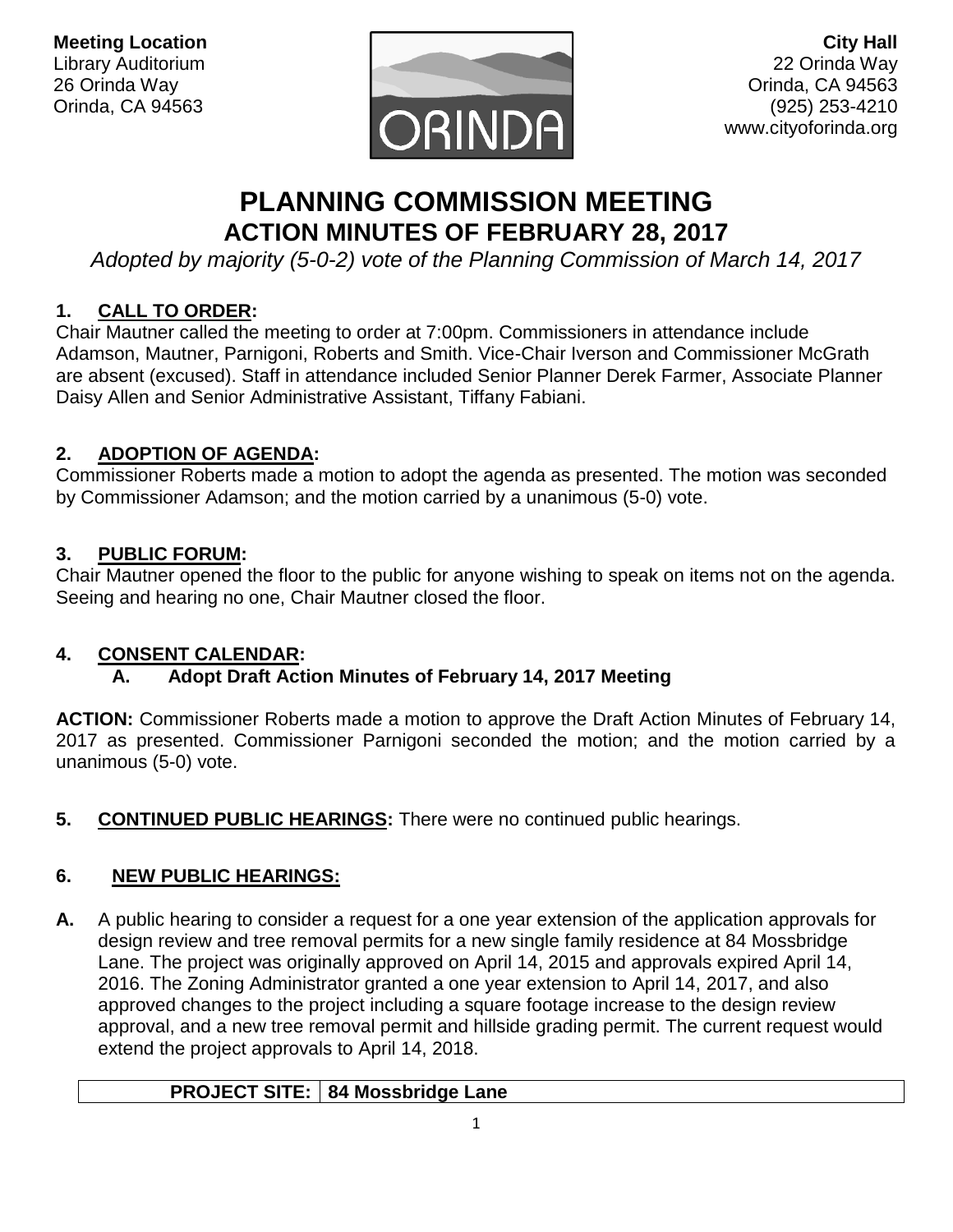| APN: I                       | 365-440-012                                               |
|------------------------------|-----------------------------------------------------------|
| Applications:                | DRA-2014-039 (Design Review), TRP-2014-016 (Tree Removal) |
| Zoning Designation:          | <b>PD (RL-40)</b>                                         |
|                              | Lot Size: $ 27,002$ square feet                           |
| Owner:                       | Mark and Shawna Blair                                     |
| <b>Project Planner:</b>      | Daisy Allen, AICP, Associate Planner                      |
| CEQA Status:                 | Categorically Exempt: CEQA guidelines §15303              |
| <b>Staff Recommendation:</b> | Staff recommends approval of the extension request for a  |
|                              | period of one (1) year from April 14, 2017.               |

#### *(Minutes are summarized, not verbatim)*

Chair Mautner called for any and all ex parte' communications and/or site visits. Commissioner Parnigoni & Chair Mautner both visited the site but did not speak to anyone. Commissioners Adamson, Roberts & Smith did not visit the site, nor did they speak to anyone.

Staff provided the Commission with a brief overview and answered questions of the Commission.

Chair Mautner opened the floor to the project applicant.

Mark Blair (project applicant) provided testimony to the Commission for consideration and answered questions of the Commission pertaining to the reason for the necessity of extension and whether or not the project would be completed within the proposed deadline if the extension is approved.

Chair Mautner opened the floor to the public for comment. Seeing and hearing no one, Mautner closed the floor and brought the item back to the Commission for deliberation and vote.

PARNIGONI – Supported granting the extension based on the information provided in the staff report.

ADAMSON – Is not a fan of granting an extension, unless there are extenuating circumstances. Is confident the applicant has good intention to move forward on the project and is willing to support approval of the extension.

ROBERTS – Agreed with Commissioner Adamson and is supportive of granting the extension as requested.

SMITH – Asked a question regarding future possible extension requests and made no further comment.

MAUTNER – Agreed with fellow Commissioner that the extension should be given, and is supportive of extension request.

**ACTION:** Commissioner Smith made a motion to approve the extension as recommended by staff. Commissioner Roberts seconded the motion; and the motion carried by a unanimous roll-call vote as follows:

Aye: Parnigoni, Adamson, Roberts, Smith, Mautner Nay: None Abstention: None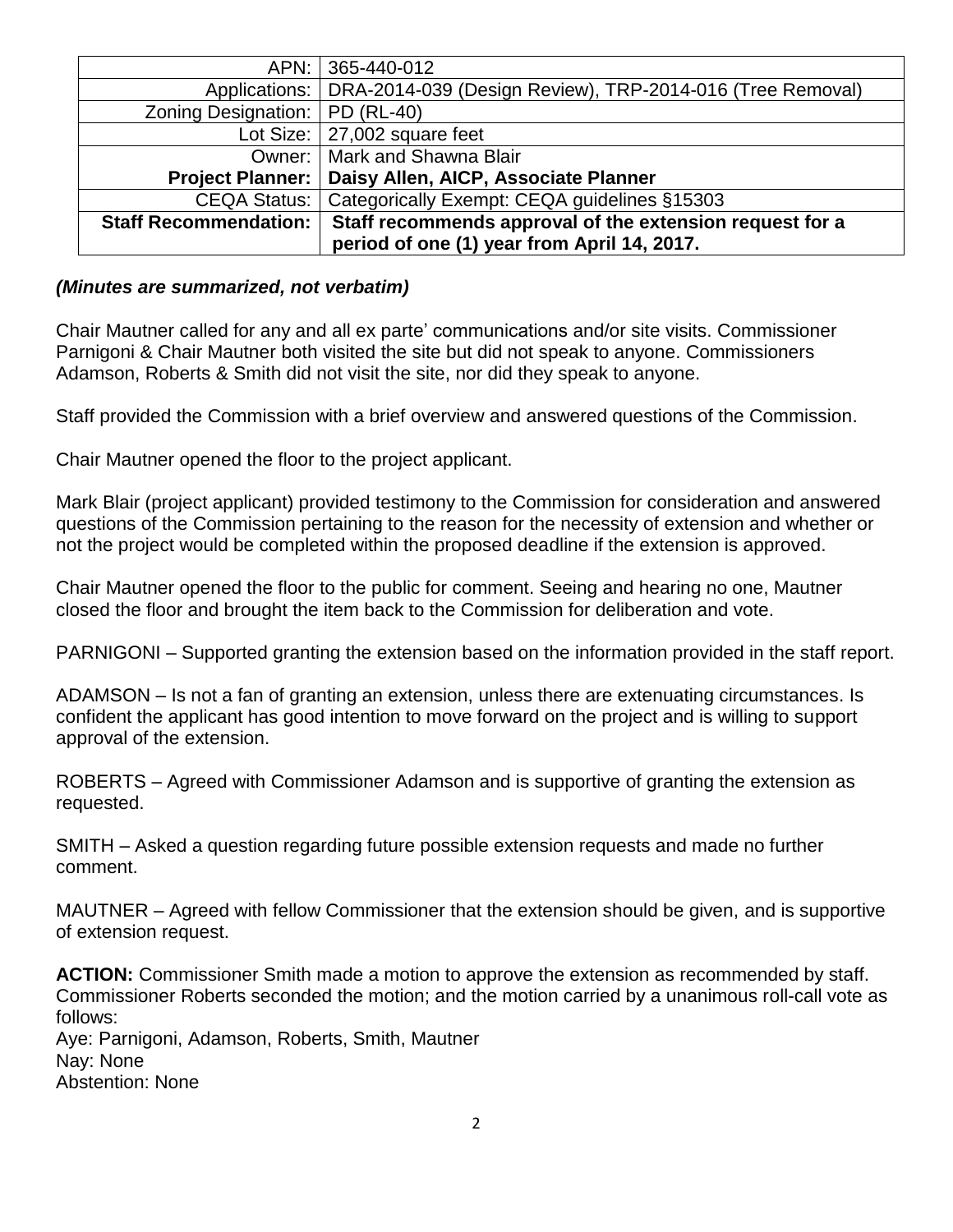**B.** A public hearing to consider Design Review and Historic Landmark Improvement Plan applications for restoration of the Joaquin Moraga Adobe located at 24 Adobe Lane. The existing structure includes a 2,590 square foot main floor and a 204 square foot attic. The restoration will involve removing two non-historic additions, reducing the main floor square footage to 1,895. The original adobe structure will then be restored. Additionally, a 247.5 square foot accessory structure is proposed with two unisex bathrooms and a storage area, and parking as well as an outdoor kitchen and picnic area will be provided. Design Review is required because this project involves a major change to a non-residential structure. Additionally, since Joaquin Moraga Adobe is a City of Orinda Historic Landmark, Landmark Improvement Plan approval is also required.

| <b>PROJECT SITE: 24 Adobe Lane</b> |                                                                 |
|------------------------------------|-----------------------------------------------------------------|
| APN:                               | 271-130-003                                                     |
| Applications:                      | DRA-2017-005 (Design Review), Historic Landmark Improvement     |
|                                    | Plan                                                            |
| Zoning Designation:                | <b>RL-40</b>                                                    |
| Owner: I                           | <b>J&amp;J Ranch, LLC</b>                                       |
| <b>Project Planner:</b>            | Daisy Allen, AICP, Associate Planner                            |
| CEQA Status:                       | Categorically Exempt: CEQA guidelines §15331 (Historic Resource |
|                                    | Restoration/Rehabilitation)                                     |
| <b>Staff Recommendation:</b>       | Staff recommends approval of both Design Review Historic        |
|                                    | Landmark Improvement Plan applications as well as to adopt      |
|                                    | the Statement of Official Action.                               |

#### *(Minutes are summarized, not verbatim)*

Chair Mautner called for any and all ex parte' communications and/or site visits. Commissioners Parnigoni, Mautner and Smith visited the site but did not speak to anyone. Commissioners Adamson and Roberts visited the site on previous occasions but not on this particular application, nor did they speak to anyone.

Staff provided a brief overview of the staff report and answered questions of the Commission pertaining to possible Home Owners Association purchase and clarification on specific project considerations as well as feasibility of renovating the dwelling to its original historic appearance.

Michael Garavaglia (project architect) and Ken Long, representative of Friends of the Moraga Adobe provided testimony to the Commission for consideration.

Charlotte Smith, neighboring resident of 24 Adobe Lane - Mrs. Smith supports the renovation of the site but opposed the adjacent outhouses as proposed. Concerned there are no plans for maintenance or upkeep of the outhouses as well as the potential for standing water and clogged latrines that will draw mosquitoes and flies that will effect surrounding environments. Noted that West Nile and other vector-borne diseases, have the ability to create a habitat between two adjacent schools from the proposed site and are creating a health-hazard.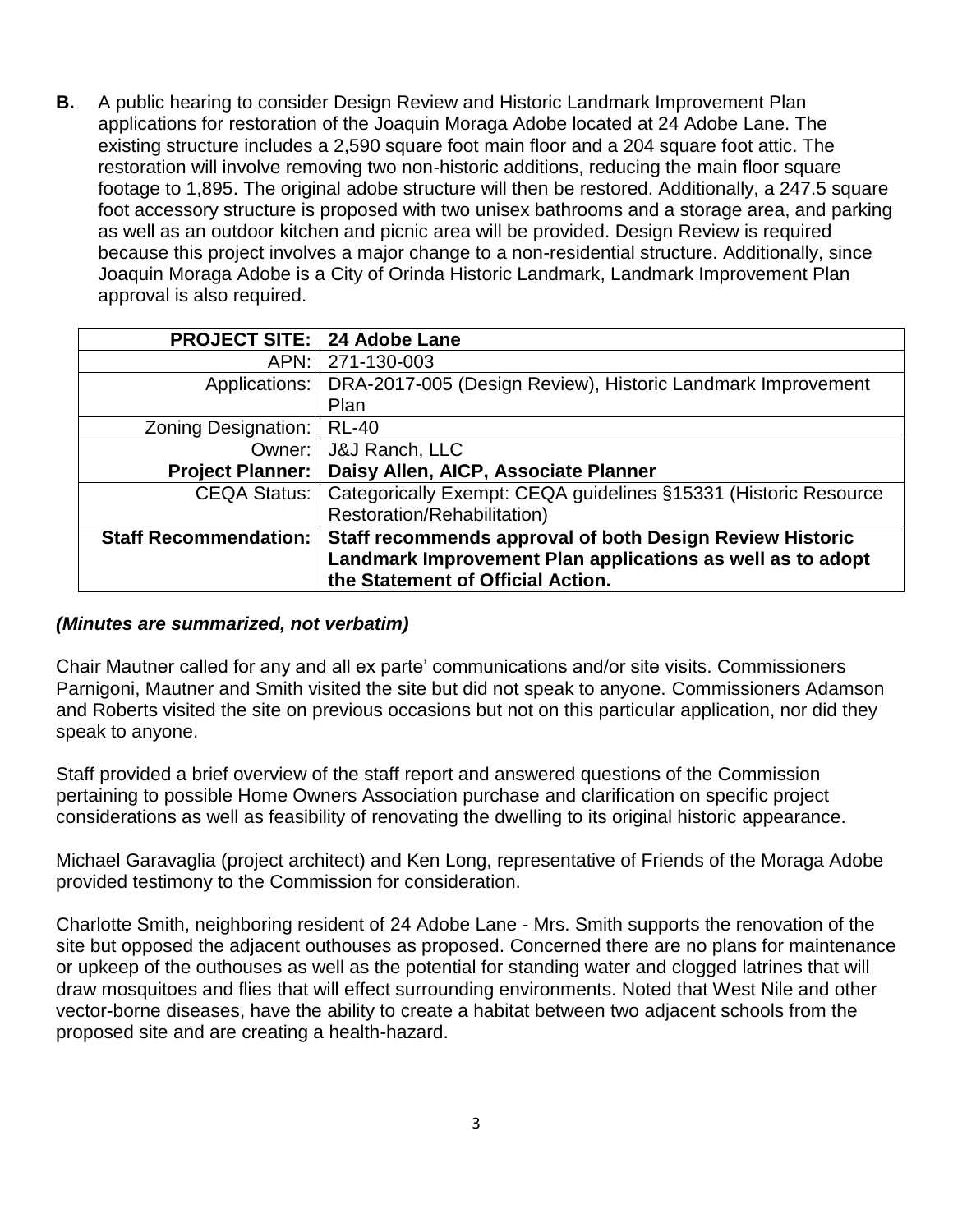Jim Smith, Charlotte Smith's spouse and neighboring resident of 24 Adobe Lane - States that "port-opotties" are an option. Portable bathrooms could be brought in for the occasional uses as being proposed.

Chair Mautner called for any other members of the public wishing to speak. Seeing and hearing no one, Mautner closed the floor and called on the applicant for rebuttal.

Garavaglia provided rebuttal for Commission consideration.

Staff noted that there is a maintenance agreement established as noted on page 4 of Exhibit G to the staff report.

SMITH: Understands the issue with the facilities outside could be a concern, but also understands outdoor bathrooms exist in other park developments. Would be more comfortable if there was a policy and procedure for maintenance that was more clarified. Additional concern, having been up to the site, the property is prone to activity and security measures should be considered.

ROBERTS: Comfortable with plans for the restoration project itself, and understand the concerns, but based on personal awareness of the commitment of the Friends of the Moraga Adobe being able to restore this site and maintain it appropriately, is confident that they would come up with a plan for security and maintenance. Would be willing to consider putting conditions of security and maintenance on the approval, but is comfortable with the restoration plans as recommended by staff, and is willing to support the project as proposed.

ADAMSON: Agrees with fellow Commissioners, and is confident the concerns can be mitigated with staff and is willing to move forward with the conditions as presented.

PARNIGONI: Concerned about the potential burden that would be placed on the Friends for having to implement a robust maintenance program for rare bathroom usage. Believes it would be an unfair burden on Friends. Thoroughly happy about the project being restored and maintenance seems to be an undue burden. Would note that is may be in Friend's best interest to consider asking the Home Owners Association to provide security measures and maintenance.

MAUTNER: Tip my hat to the Friends, in the effort to restore the building. Understands concerns with bathrooms but believes concerns can be mitigated fairly easily. Supports the project as proposed.

**ACTION:** Commissioner Roberts made a motion to approve the applicant as presented by staff and to adopt the Statement of Official Action. The motion was seconded by Commissioner Parnigoni; and the motion carried by a unanimous (5-0) roll-call vote as follows: Aye: Parnigoni, Adamson, Roberts, Smith, Mautner Nay: None Abstention: None

### **7**. **OTHER COMMISSION MATTERS (NON-ACTION ITEMS):**

**A.** A study session to review preliminary designs for 13 new homes in the J & J Ranch subdivision and will provide feedback to the applicant in advance of design review submittals for these new homes. The J&J Ranch subdivision was approved in 2015 and includes 13 residential lots as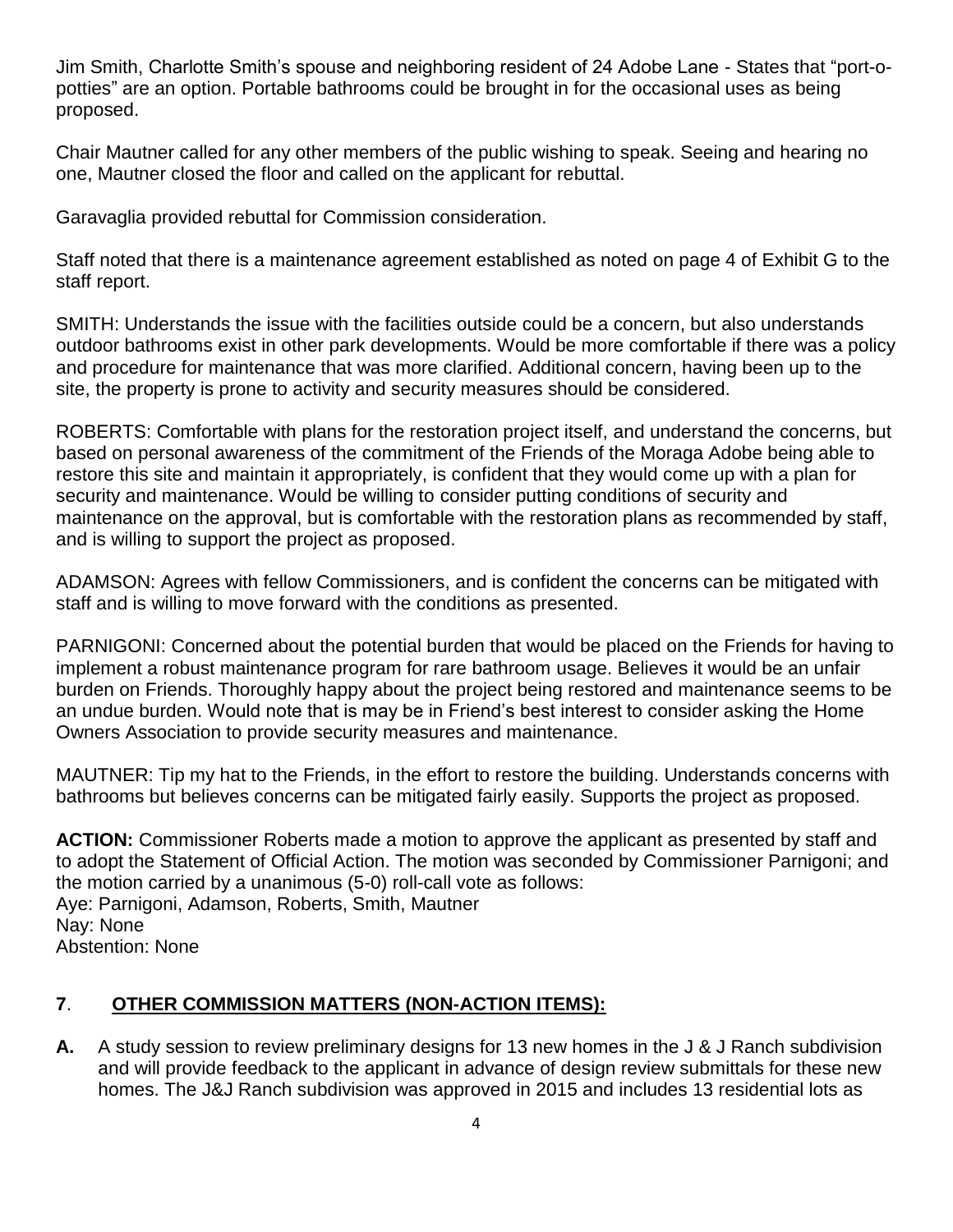well as "Parcel A" where the historic Joaquin Moraga Adove is located. The restoration of the Adobe is being considered under a separate design review and landmark improvement application.

| <b>PROJECT SITE: 24 Adobe Lane</b> |                                                                   |
|------------------------------------|-------------------------------------------------------------------|
|                                    | APN: 271-130-003                                                  |
|                                    | Applications:   Pre-Design Review Study Session for 13 New Homes  |
| Zoning Designation:   RL-40        |                                                                   |
|                                    | Owner:   J&J Ranch, LLC                                           |
|                                    | Project Planner:   Daisy Allen, AICP, Associate Planner           |
|                                    | CEQA Status:   Categorically Exempt: CEQA guidelines §15303       |
| <b>Staff Recommendation:</b>       | As this is a discussion item only. No action will be taken by the |
|                                    | <b>Planning Commission.</b>                                       |

#### *(Minutes are summarized, not verbatim)*

Chair Mautner called for any and all ex parte' communications and/or site visits. Commissioner Parnigoni and Smith visited the site but did not speak to anyone. Commissioners Roberts and Adamson visited the site previously but did not visit for this particular consideration. Chair Mautner visited the site and spoke to a stranger, not about the project itself.

Staff provided a brief overview of the staff report.

Chair Mautner opened the floor to the project applicant.

Project architects John French, Dan Hale and Allen Page provided testimony and answered questions of the Commission.

During discussion, there were noted concerns and comments from the Commission as follows:

Both Mautner and Parnigoni were concerned that proposed location of a home on Lott 11 is closest to the proposed outdoor bathroom of the Moraga Adobe site and stated that architects may want to consider relocating the proposed home.

Parnigoni was concerned that home on Lot 1 is too large. Lot 7 as presented, has a floor area ration (FAR) greater than 20% and that Lot 12 should consider lowering the proposed rear retaining wall.

Adamson believed that the applicants received quite a good road map from the staff report, particularly comments pertaining to too many finishes on a lot of the elevations as presented. Big houses, but believes this is going to be a neighborhood onto itself and given the topography, not as concerned with the size of the homes. Conceptual issue on Lot 10, has a long driveway with roughly proposed ridged planting. Landscaping should be much less formalized, more natural, rustic components. Lot 1 has floor area ration (FAR) of 90%. Considering this is somewhat a constraining lot, there is a challenging buildable space being proposed.

Roberts agreed with fellow Commissioner's comments and notes that less-formal, more natural landscape plans will be important and well as less finishes.